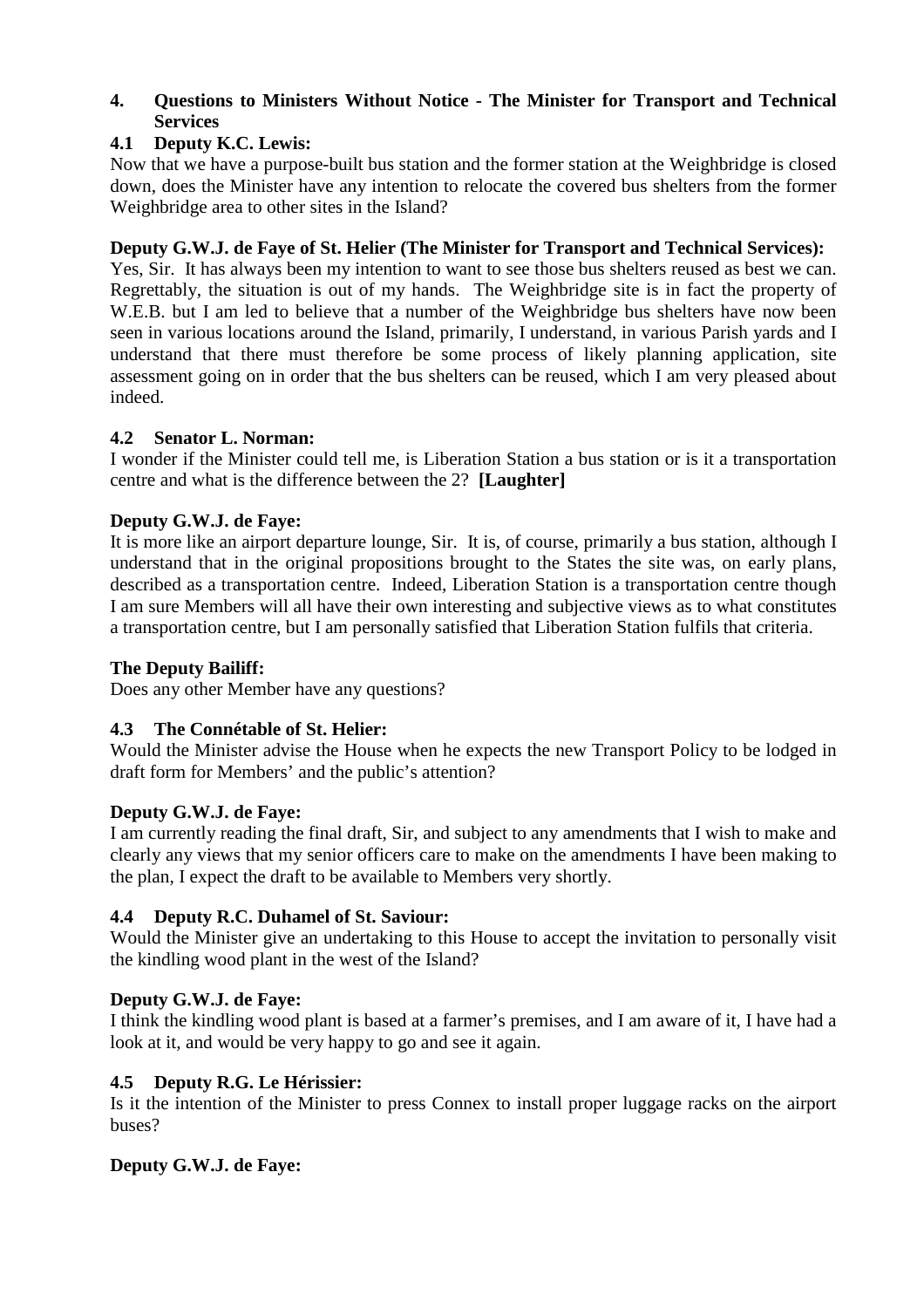The Deputy raises an interesting point and it is a source that has exercised the Minister's mind at some length. The difficulty with simply installing luggage racks, clearly for buses on the airport route, which would be of convenience to passengers alighting the bus at the airport with luggage, is that clearly luggage takes up space on buses that would otherwise be used for passengers to have the comfort of seating. So, one is faced with a difficult problem here as to what extent there should be luggage racks at the expense of comfortable seating for passengers. There is a secondary issue and that is that buses do not necessarily run on the same route, therefore, by installing luggage racks on buses that perhaps generally service the route 15, for example, it may be they will be taken to serve a different route at different times. There is a problem in terms of redeployment of the rolling stock. I have considered this at some length. It does seem to me that it is a matter for commonsense, both to be exercised by passengers, the holders of luggage, and the individual driver. The current state of affairs is that normally passengers alighting at the airport with luggage are effectively first on the bus and, in some cases, although I am glad to say it is very rare cases, they have been rather selfish in taking up a number of seats with their own personal belongings.

### **The Deputy Bailiff:**

If I may, Minister, we have probably had a fairly full answer on that question.

### **Deputy G.W.J. de Faye:**

I think the point may be made, Sir, yes.

### **4.6 Deputy J.B. Fox:**

I wonder if the Minister could clarify in relation to the question asked by Senator Norman originally. I understand that the proposition brought to the States was that this was going to be a transport centre, which includes the picking up and the setting down of passengers, that were buses, that were coaches on Island tours and also for taxis. Clearly, at some point in time, this policy changed to become a bus station and only that used predominantly during the day and early evening. I wonder if the Minister could advise subsequently - he may not have the information to hand - when this policy was changed and if this was brought back to the States for their consideration?

### **Deputy G.W.J. de Faye:**

I am not aware that the concept of a transportation centre constituted a policy but, Sir, Deputy Fox is a politician of some veterancy compared to me and I am sure I do not have to remind him that politicians make promises and sometimes those promises do not pan-out. Quite what the promises were relating to the transportation centre, it is a matter that is rather before my time, but it would seem that as far as Deputy Fox is concerned, those political promises certainly did not pan-out. In respect of what might be seen as the obvious linkage between buses and taxis, I have to say that in the generality people who are taking a bus to town do not normally alight and then catch a taxi from the taxi rank, and vice versa. Similarly, I want to remind Members that the reason that the taxi rank has not moved is because it has got a good position on what is the remains of the Weighbridge and that because of security issues indicated to us by the police, including the installation of C.C.T.V. (closed-circuit television) cameras, they and indeed the rank drivers, would prefer to stay where they are.

### **4.7 Deputy S. Power:**

The Minister made reference to the fact that buses are not exclusive on any one route. Can the Minister undertake to look at this because if a dedicated bus was available on the 15 route, it may be easier to consider perhaps a luggage trailer to be towed by a bus, and I have seen this is many airports. Can the Minister undertake to look at the possibility of a luggage trailer to be coupled to the No. 15 bus? Finally, Sir, it is my belief that bicycle racks could also be fitted to the front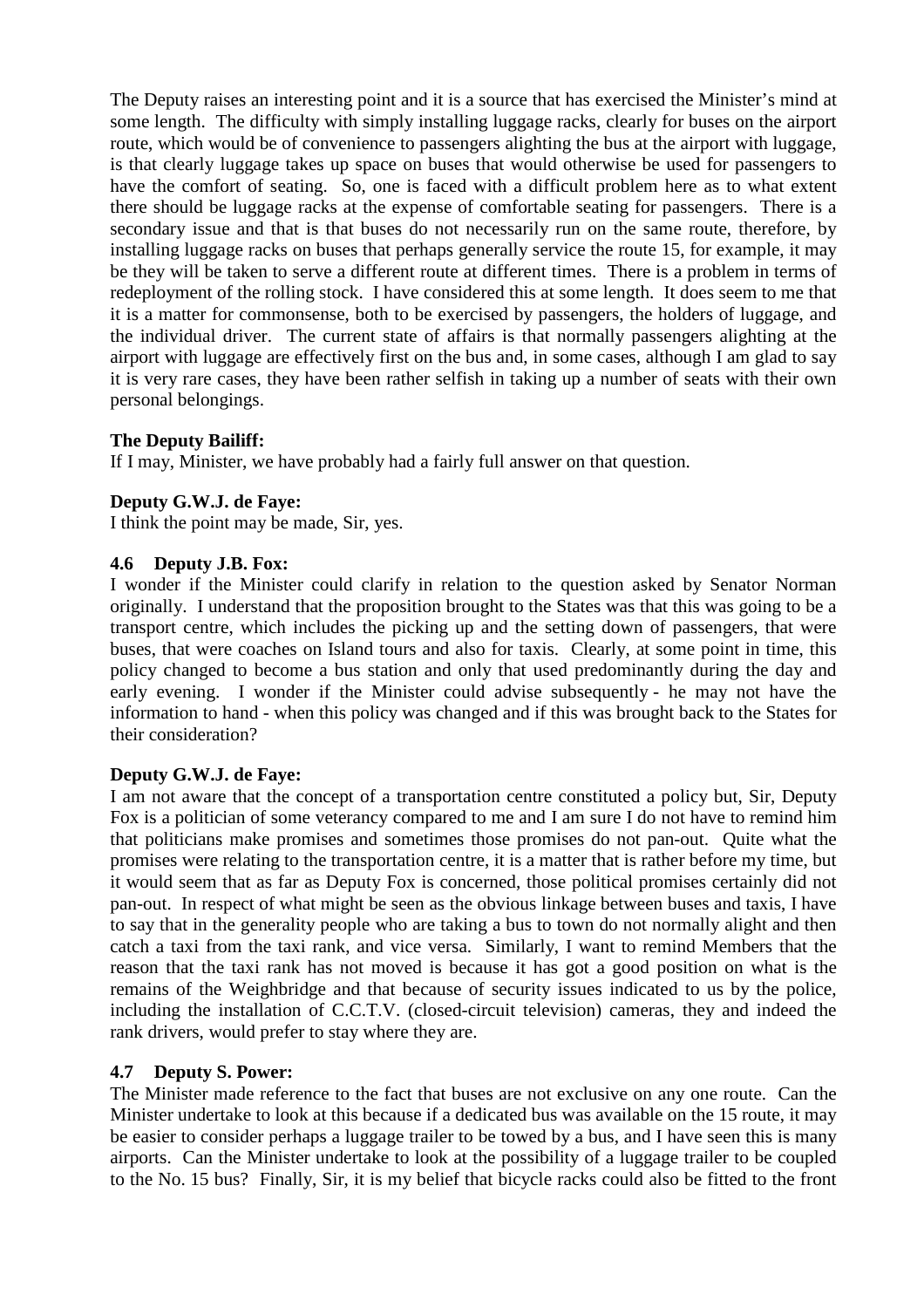and rear of other buses on Island routes to enable people to cycle to town and to take a bus to go up the hill afterwards.

## **Deputy G.W.J. de Faye:**

My experience of luggage trailers attached to the rear of buses is that normally those are dedicated to vehicles that operate around airports themselves. However, I will undertake to have a look at that possibility. In respect of bicycle racks, I have been pursuing the question of bicycle racks and their attachment or not to the front or backs of buses now for some years with, so far, no resolution and that again is a matter that I will be continuing to pursue.

### **4.8 The Connétable of St. Peter:**

Now that the major road works running through St. Peter have been completed, could I ask the Minister to take back my thanks to his management team responsible for the work that has gone into the organisation of the re-routing and all the requirements while the contract was in progress because, while there have been one or 2 little difficult moments, on balance I think it has been a very well organised effort and I would like to accordingly show one's appreciation towards it.

### **Deputy G.W.J. de Faye:**

I am very grateful to the Connétable of St. Peter for those kind words and I certainly will pass on his thanks and appreciation to the appropriate members of the department. We did encounter some unexpected difficulties …

### **The Deputy Bailiff:**

I think, Minister, that was a very benign question, but there are others waiting to ask questions so I think if I could persuade you to shorten that if I may.

### **4.9 The Connétable of St. Brelade:**

Not wishing to extend the Minister's agony on the buses, but he will be aware that the first flights out of the Island tend to leave at 7.00 a.m. and check-in time tends to be an hour before at 6.00 a.m. The first number 15 arrives at the airport at about 6.45 a.m. Would the Minister consider asking the operators to bring that service forward to enable Islanders to jump on the bus from town to get the first flights out in the morning?

### **Deputy G.W.J. de Faye:**

I am happy to consider that proposal, Sir, although I should warn the Connétable that I am a little concerned as to quite what the demand will be for an early bus. I am not sure whether the business community, who normally catch the 'red-eye', is up for bus travel yet but, if they are, so be it.

### **4.10 The Deputy of St. Martin:**

Could I ask the Minister to confirm whether or not he has recently made a Ministerial decision to introduce a gate charge for particular waste delivered to La Collette and, if so, what particular waste this is and what are the reasons for doing so?

### **Deputy G.W.J. de Faye:**

My recollection is that I have put a number of increases on the variety of charges that apply. These are nothing new and have been going for some time. If the Deputy would like to tell me which particular charge he is concerned about, I will look into the detail.

### **4.11 Senator F.H. Walker:**

It is now I think nearly 3 weeks since Liberation Station began operations. Would the Minister inform the House, after such a period of operation, the feedback that he and his department are getting from both users, i.e. passengers, and the operator?